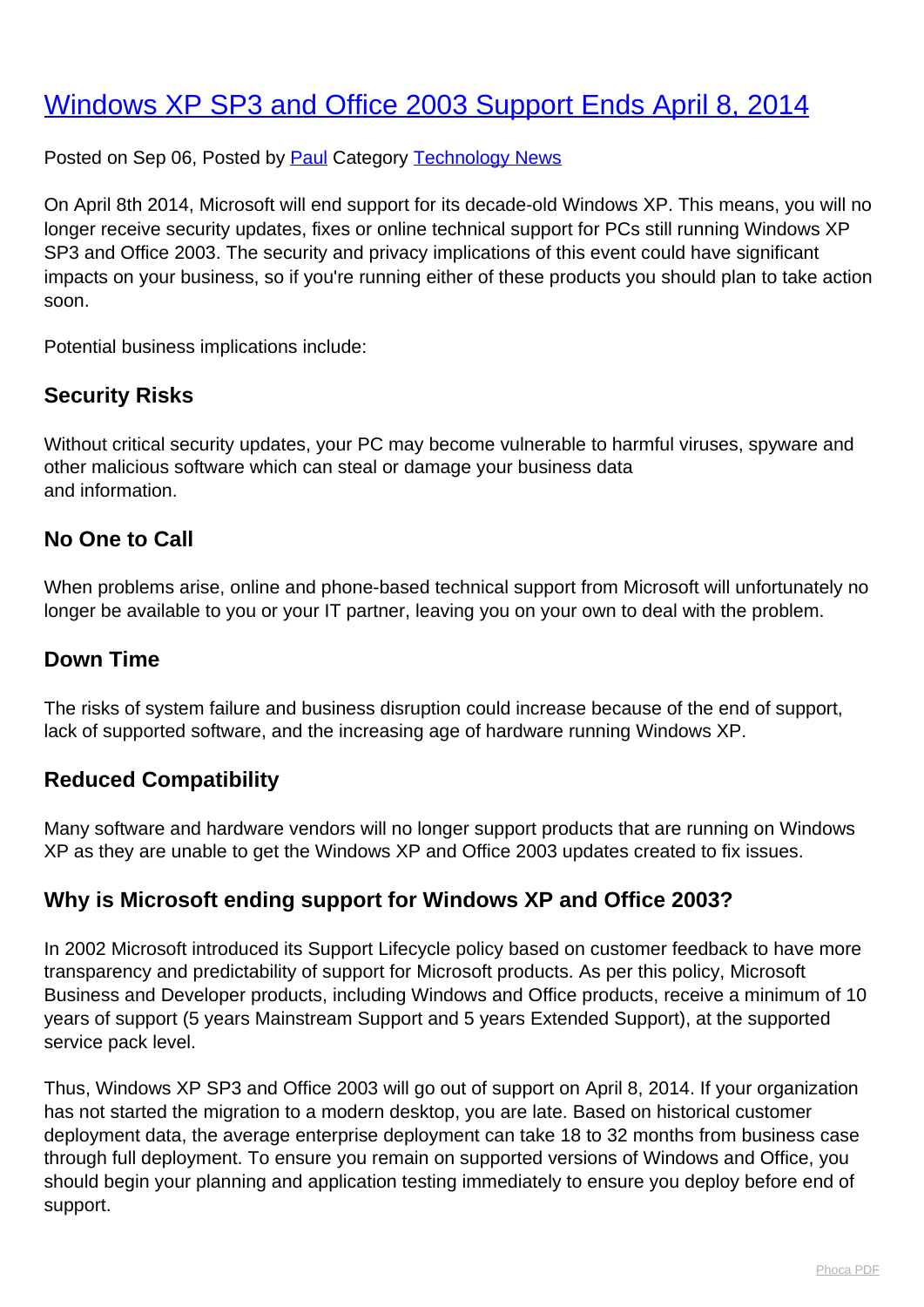### **What does end of support mean to customers?**

It means you should take action. After April 8, 2014, there will be no new security updates, nonsecurity hotfixes, free or paid assisted support options or online technical content updates.

Running Windows XP SP3 and Office 2003 in your environment after their end of support date may expose your company to potential risks, such as:

**Security & Compliance Risks:** Unsupported and unpatched environments are vulnerable to security risks. This may result in an officially recognized control failure by an internal or external audit body, leading to suspension of certifications, and/or public notification of the organization's inability to maintain its systems and customer information.

**Lack of Independent Software Vendor (ISV) & Hardware Manufacturers support:** A recent industry report from Gartner Research suggests "many independent software vendors (ISVs) are unlikely to support new versions of applications on Windows XP in 2011; in 2012, it will become common." And it may stifle access to hardware innovation: Gartner Research further notes that in 2012, most PC hardware manufacturers will stop supporting Windows XP on the majority of their new PC models.

Get current with Windows and Office. This option has upside well beyond keeping you supported. It offers more flexibility to empower employees to be more productive, while increasing operational efficiency through improved PC security and management. It also enables your organization to take advantage of latest technology trends such as virtualization and the cloud.

## **How do I begin my migration?**

**Enterprise Customers:** Microsoft offers large organizations in-depth technical resources, tools, and expert guidance to ease the deployment and management of Windows, Office and Internet Explorer products and technologies. To learn more about migration and deployment programs, please contact Computer Doctor.

**Small to Medium Business:** There are many options for small and medium businesses considering moving to a modern PC with the latest productivity and collaboration tools. Small to mid-size organizations should locate a Microsoft Certified Partner to understand the best options to meet their business needs. If your current PC meets the system requirements for Windows 7 or Windows 8, you can buy Windows 7 Professional or Windows 8 Pro from Computer Doctor. If your PC does not meet system requirements, consider purchasing a new business PC with Windows 8 Pro.

Computer Doctor / Mobile PC Suite 1, Ground Floor Surfers Plaza Resort, 70 Remembrance Drive, Surfers Paradise. Qld 4217 Ph: 07 55924733 Fax: 07 55924761 Email: [support@computerdoctor.com.au](mailto:support@computerdoctor.com.au) Web: [www.computerdoctor.com.au](http://www.computerdoctor.com.au)